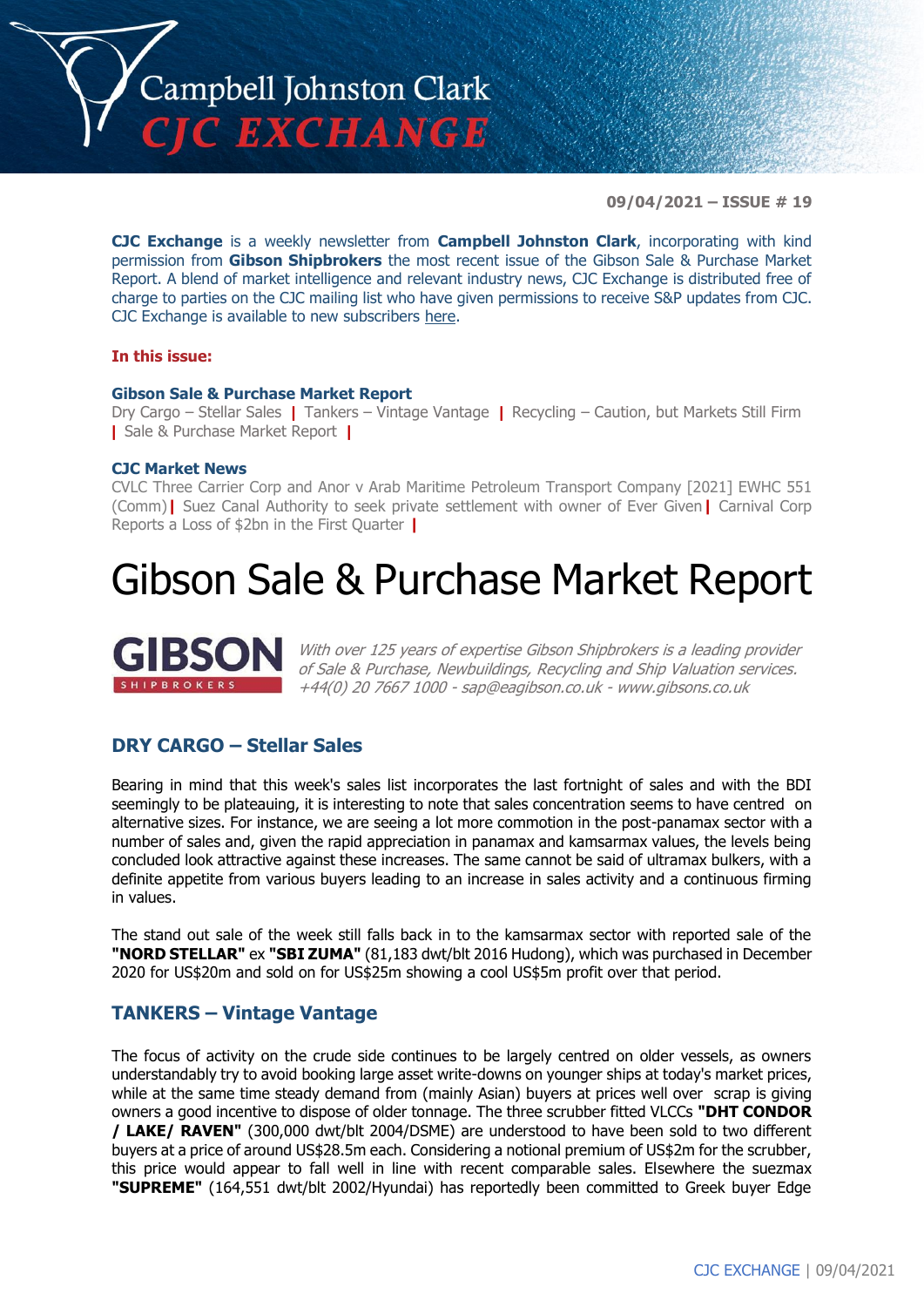

Maritime, after healthy competition from no fewer than up to eight buyers bid the price up to a respectable US\$15.25m.

On the clean side we have seen a slightly wider range of ages being sold, with the sale of the **"OVERSEAS GULF COAST"** (50,332 dwt/blt 2019 HMD) at US\$32.5m to EP Shipping setting a reassuring benchmark for modern MRs. Meanwhile, Danish owner Celsius is understood to have paid US\$31.5m each for two of the four prompt MR resales built on spec at Yangzijiang by the yard itself, with the other two units understood to be under discussion as well.

# **RECYCLING – Caution, but Markets Still Firm**

With the number of recycling candidates still in fairly short supply, sentiments are positive, and prices continue to remain firm and stable but unfortunately Covid-19 is again causing worry throughout the Sub-Cont with rising cases resulting in various lock downs now being imposed, and this of course could jeopardise the recycling market. Presently the industry is enjoying firm rates of local steel plate prices and also steel prices of finished product are very strong, and this is clearly being witnessed by the improving prices the cash buyers are prepared to pay for ships. There is no reason to doubt things could change in the short term unless of course a great many more vessels come on the market, but Covid has affected the recycling industry in the past causing many difficulties with deliveries and crew changes etc, but the expectation is this should not happen again and hopefully we will not see a repeat of last year as governments need their local economies to keep moving despite the challenges Covid can cause. Meanwhile Ramadan is fast approaching so activity will slow down in Bangladesh and Pakistan, but this hopefully should not affect price levels being paid for tonnage.

# **Gibson Sale & Purchase Market Report**

#### **Vessel Name DWT Built Yard Buyers Price (\$/m) Notes BULKERS** SHIN NICHIHO 203,180 2005 Universal Tsu Chinese buyer  $16.2$  SS psd  $6/20$ . LINDA DREAM 180,180 2007 Imabari (JPN) Undisclosed 21 SS due 7/22. CAPE RAY 177,853 2007 SWS (CHN) Chinese buyer 16 DD psd 6/20. On TC to 11/21. BOTTIGLIERI FLAVIO BORRIELLO 93,221 2011 **Jiangsu** Newyangzi (CHN) Greek buyer 11.9 SS due 6/21. Tier II. No BWTS. SIBERIAN EXPRESS 92,974 2012 Cosco Dalian (CHN) Undisclosed buyer reg 14 Old sale. GH HARMONY 92,500 <sup>2010</sup> Yangfan (CHN) Undisclosed buyer 13 SS psd 3/20. NORD STELLAR 81,183 2016 **Hudong Zhonghua** (CHN) Undisclosed buyer 25 SS due 10/21.  $BWTS +$ Scrubber fitted.  $XI$  JIANG YUE  $Z4,940$  2011 Sasebo (JPN) Greek buyer  $18.5$  SS psd 1/21. BWTS fitted. EMPORER + SNOWY 63,500 both 2015 Zhejiang Zengzhou (CHN) Undisclosed Unaisciosea<br>buyer 19 SS psd 7+9/20. BWTS fitted. Ice 1C.<br>BWTS fitted. SS SERENA R 63,473 2016  $\overline{C_{\text{CUM1}}}$ Yangfan Chinese buyer 20.5 due 7/21. GH NORTHERN DANCER 63,024 2017 New Times Belships  $AS$  21.75 $*$ 80% cash, 20% shares deal. Dely 7-8/21.

#### **S&P SALES**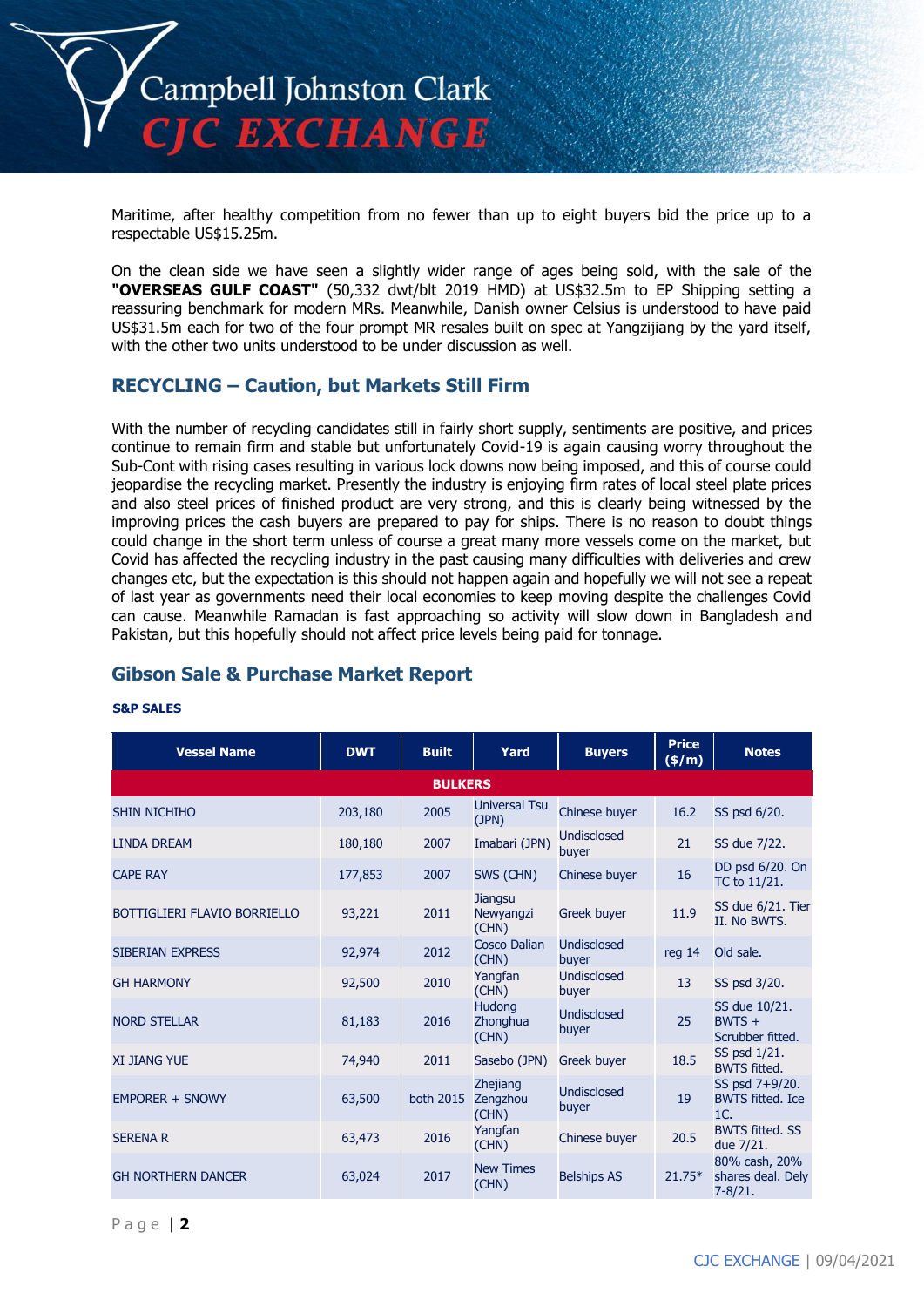Campbell Johnston Clark<br>CJC EXCHANGE

| <b>NORD EMPEROR</b>                                  | 55,692  | 2010           | Mitsui (JPN)                         | <b>CTM Group</b>            | 13.5            | SS psd 6/20.                                                                 |
|------------------------------------------------------|---------|----------------|--------------------------------------|-----------------------------|-----------------|------------------------------------------------------------------------------|
| <b>V FULMAR</b>                                      | 52,307  | 2004           | Oshima Zosen Far Eastern<br>(JPN)    | buyer                       | low $9/$<br>9.5 | Box hold. BWTS<br>fitted.                                                    |
| <b>RIGHT HERO</b>                                    | 51,725  | 2009           | Oshima Zosen<br>(JPN)                | Greek buyer                 | 11              | Open<br>hatch/boxed.                                                         |
| <b>SWEET BRIER</b>                                   | 49,507  | 2008           | <b>Tsuneishi</b><br>(JPN)            | <b>Undisclosed</b><br>buyer | 10.5            | Wood chipper.<br>DD due 9/21.                                                |
| <b>SIDER SYROS</b>                                   | 36,844  | 2016           | Minami Nippon Halkidon<br>(JPN)      | <b>Shipping</b>             | low 19          | SS due 11/21.<br><b>BWTS fitted.</b>                                         |
| <b>VOGE EMMA</b>                                     | 36,830  | 2011           | Hyundai Mipo<br>(KRS)                | <b>Greek buyer</b>          | 14.5            | SS psd 5/20.<br><b>BWTS fitted.</b>                                          |
| <b>NAVIOS SERENITY</b>                               | 34,689  | 2011           | <b>SPP</b><br>Tongyeong<br>(KRS)     | Greek buyer                 | 10.5            | SS+BWTS due<br>7/21.                                                         |
| <b>VASILIS</b>                                       | 32,081  | 2011           | <b>Hakodate</b><br>(JPN)             | <b>Greek buyer</b>          | 11.5            | SS+BWTS due<br>7/21.                                                         |
| <b>NORDIC BULKER 2</b>                               | 28,548  | 2002           | Imabari (JPN)                        | Middle Eastern<br>buyer     | 5.8             | SS+BWTS due<br>7/21.                                                         |
| <b>FJ EMERALD</b>                                    | 28,050  | 2010           | Imabari (JPN)                        | <b>Vietnamese</b><br>buyer  | low 9           | SS psd 8/20.                                                                 |
| <b>SINAR AMBON</b>                                   | 4,888   | 2006           | Wenling Kaili<br>(CHN)               | Indonesian<br>buyer         | 0.7             | Chinese M/E.                                                                 |
|                                                      |         | <b>TANKERS</b> |                                      |                             |                 |                                                                              |
| <b>SANTA MARINA</b>                                  | 299,984 | 2004           | <b>Universal Tsu</b><br>(JPN)        | <b>Undisclosed</b><br>buyer | 29              | DD due 2/22.                                                                 |
| DHT CONDOR + DHT LAKE + DHT<br><b>RAVEN</b>          | 298,564 | all 2004       | Daewoo (KRS)                         | <b>Undisclosed</b><br>buyer | 28.5 each       | Cap 1, Scrubber<br>fitted.                                                   |
| <b>SUPREME</b>                                       | 164,551 | 2002           | Hyundai Ulsan<br>(KRS)               | Sea Pioneer                 | 15.25           | SS due 6/22. Cap<br>1.                                                       |
| <b>UMLMA</b>                                         | 106,050 | 2006           | Hyundai<br>Samho (KRS)               | <b>Undisclosed</b><br>buyer | 15              | SS psd 1/21.<br><b>BWTS fitted.</b>                                          |
| <b>HAFNIA EUROPE</b>                                 | 74,997  | 2006           | Onomichi<br>(JPN)                    | <b>Undisclosed</b><br>buyer | 11.35           | Clean. SS due<br>8/21.                                                       |
| <b>OVERSEAS GULF COAST</b>                           | 50,332  | 2019           | Hyundai Mipo<br>(KRS)                | Eastern Pacific<br>Shipping | 32.5            |                                                                              |
| <b>JIANGSU NEWYANGZIJIANG</b><br>YZJ2015-2203 + 2204 | 50,000  | both 2021      | <b>Jiangsu</b><br>Newyangzi<br>(CHN) |                             |                 | $6 + 7/21$<br>Celsius Shipping 31.5 each deliveries. BWTS<br>fitted. IMO II. |
| <b>EVER GRANDEUR</b>                                 | 45,727  | 2004           | Minami Nippon<br>(JPN)               | Asian buyer                 | 8.2             | Pump-room.<br>Uncoiled.                                                      |
| <b>NAVIG8 UNIVERSE</b>                               | 45,352  | 2013           | ShinaSB (KRS) Norden                 |                             | 18.8            | <b>Declared</b><br>purchase option.<br>Epoxy+Zinc<br>tanks.                  |
| <b>KRISJANIS VALDEMARS</b>                           | 37,266  | 2007           | Hyundai Mipo<br>(KRS)                | Avin                        | 10              | Ice 1B. SS psd<br>9/20. BWTS<br>fitted.                                      |
| <b>CHEMBULK ULSAN</b>                                | 19,931  | 2004           | Kitanihon<br>(JPN)                   | <b>Undisclosed</b><br>buyer | 7.75            | Stainless Steel.                                                             |
| GP <sub>B3</sub>                                     | 6,191   | 2010           | Rongcheng<br>Shenfei (CHN) buyer     | <b>Undisclosed</b>          | 2.62(A)         | Auction sale. Laid<br>up since 10/20.                                        |
| <b>CONTAINERS / RO-RO / REEFER / PCC</b>             |         |                |                                      |                             |                 |                                                                              |
| <b>GULF BRIDGE</b>                                   | 102,518 | 2011           | Hyundai<br>Samho (KRS)               | JP Morgan                   | 50              | 8586 TEU.<br>Gearless. SS psd<br>10/20. TC<br>attached to 1/21.              |
| <b>MEDITERRANEAN BRIDGE</b>                          | 102,518 | 2011           | Hyundai<br>Samho (KRS)               | Seaspan                     | 55              | 8586 TEU.<br>Gearless. SS psd<br>11/20. Scrubber<br>fitted.                  |
| <b>HANSA FALKENBURG</b>                              | 23,415  | 2008           | Guangzhou<br>Wenchong<br>(CHN)       | <b>TS Lines</b>             | 11.75           | 1740 TEU.<br>Geared.                                                         |

P a g e | **3**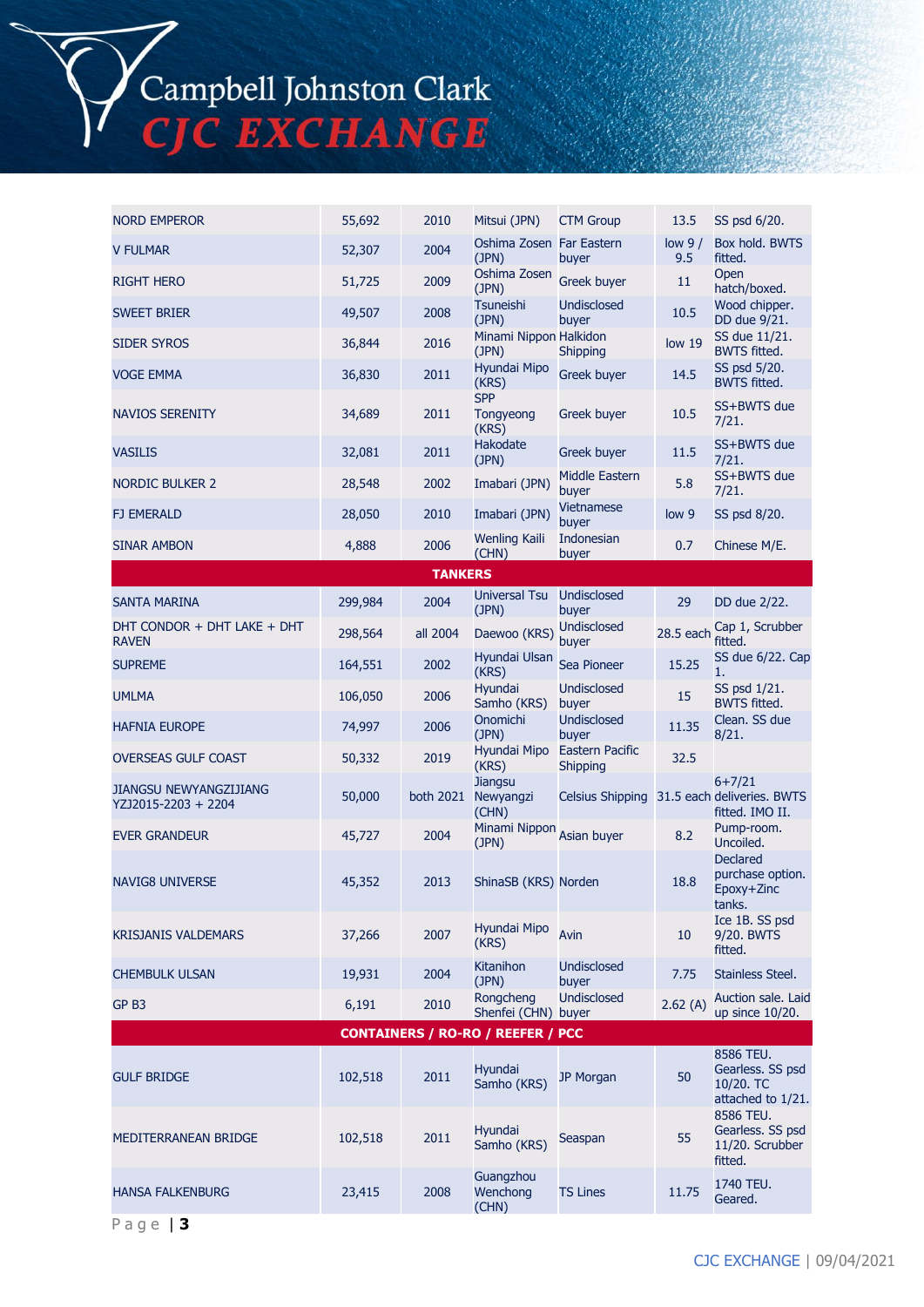# Campbell Johnston Clark<br>CJC EXCHANGE

| A ROKU                                   | 21,840                 | 2008                                | Imabari (JPN) RCL                   |                 | 13.9                  | 1700 TEU.<br>Geared.                 |
|------------------------------------------|------------------------|-------------------------------------|-------------------------------------|-----------------|-----------------------|--------------------------------------|
| <b>NEWBUILDING ORDERS</b>                |                        |                                     |                                     |                 |                       |                                      |
| <b>Ordering Client</b>                   | Vessel Type Size / No. | of units                            | Shipyard<br>(Country)               | <b>Delivery</b> | <b>Price</b><br>\$m\$ | <b>Notes</b>                         |
|                                          |                        | <b>BULKERS</b>                      |                                     |                 |                       |                                      |
| <b>Ocean Longevity</b>                   | Capesize               | x 2                                 | 180,000 dtw Namura (JPN)            | 2022-2023       |                       | Conventional<br>fuel.                |
| Seacon Shipping                          | Post-Panamax           | 85,000 dwt<br>$+2$                  | <b>Huangpu</b><br>Wenchong<br>(CHN) | 2023            |                       | Declared options.<br>Tier III.       |
| <b>Oldendorff Carriers</b>               | <b>Ultramax</b>        | 61,300 dwt<br>x 2                   | <b>DACKS (CHN)</b>                  | 2022            |                       |                                      |
| Wuhu Changneng Logistics                 | Supramax               | x 1                                 | 59,900 dwt New Dayang<br>(CHN)      | 2023            | 25.2                  | <b>Domestic</b><br>trading.          |
| Hunan Shunda International               | <b>Supramax</b>        | x 1                                 | 59,900 dwt New Dayang<br>(CHN)      | 2023            |                       | <b>Domestic</b><br>trading.          |
|                                          |                        | <b>TANKERS</b>                      |                                     |                 |                       |                                      |
| Centrofin                                | Suezmax                | 157,000 dwt Samsung<br>x 2          | (KRS)                               | 2023            |                       |                                      |
| <b>Aegean Marine</b>                     | Aframax                | 115,000 dwt<br>x 1                  | Cosco<br>Yangzhou<br>(CHN)          | 2023            |                       |                                      |
| Socatra                                  | <b>MR</b>              | $+2$                                | 50,000 dwt Hyundai Mipo<br>(KRS)    | 2023            | 36.5                  | <b>Declared</b><br>options.          |
| <b>Valles Steamship</b>                  | <b>MR</b>              | 50,000 dwt<br>x 1                   | STX (KRS)                           | 2022            | 34                    |                                      |
| <b>Island Navigation</b>                 | <b>MR</b>              | 50,000 dwt<br>x 1                   | STX (KRS)                           | 2022            | 34                    |                                      |
| <b>CONTAINERS / RO-RO / REEFER / PCC</b> |                        |                                     |                                     |                 |                       |                                      |
|                                          |                        |                                     |                                     |                 |                       |                                      |
| <b>MSC</b>                               | Containership          | 16,000 TEU                          | <b>DSIC (CHN)</b>                   | 2023-2025       | 116                   | Conventional                         |
| <b>MSC</b>                               | Containership          | x <sub>7</sub><br>16,000 TEU<br>x 6 | <b>GSI CHN)</b>                     | 2023-2025       | 116                   | fuel.<br>Conventional<br>fuel.       |
| Seaspan Corporation                      | Containership          | 15,500 TEU<br>x <sub>3</sub>        | Hudong<br>Zhonghua<br>(CHN)         | 2023-2024       | 115                   | Scrubber fitted.<br>Against long TC. |
| Seaspan Corporation                      | Containership          | 15,500 TEU<br>$x\overline{3}$       | Jiangnan<br>(CHN)                   | 2023-2024       | 115                   | Scrubber fitted.<br>Against long TC. |
| <b>CMA CGM</b>                           | Containership          | 13,000 TEU<br>x 3+3                 | <b>Hudong</b><br>Zhonghua<br>(CHN)  | 2023-2024       |                       | LOI stage. LNG<br>dual fuel.         |
| CMA CGM                                  | Containership          | 13,000 TEU Jiangnan<br>$x 3 + 3$    | (CHN)                               | 2023-2024       |                       | LOI stage. LNG<br>dual fuel.         |
| Delphis Shipping                         | Containership          | 6,000 TEU x                         | Qingdao<br>Yangfan<br>(CHN)         | 2023-2024       |                       |                                      |
| <b>CMB</b>                               | Containership          | 5,890 TEU<br>$+4$                   | Qingdao<br>Yangfan<br>(CHN)         | 2023            |                       | Ice 1A. Declared<br>options.         |
| Sea Consortium                           | Containership          | 3,000 TEU x<br>$3+2$                | Zhoushan<br>Changhong<br>(CHN)      | 2023            | $33 - 35$             |                                      |
| <b>Ruiyang Shipping</b>                  | Containership          | 2,500 TEU x<br>6                    | Zhoushan<br>Changhong<br>(CHN)      | 2022-2024       | 31                    |                                      |
|                                          |                        | <b>GAS</b>                          |                                     |                 |                       |                                      |
| Eastern Pacific Shipping                 | <b>VLEC</b>            | 98,000 cbm Hyundai HI<br>x 2        | (KRS)<br>23,000 cbm Hyundai Mipo    | 2023            | 109/110               | Ethylene. Against<br>long TC to STL. |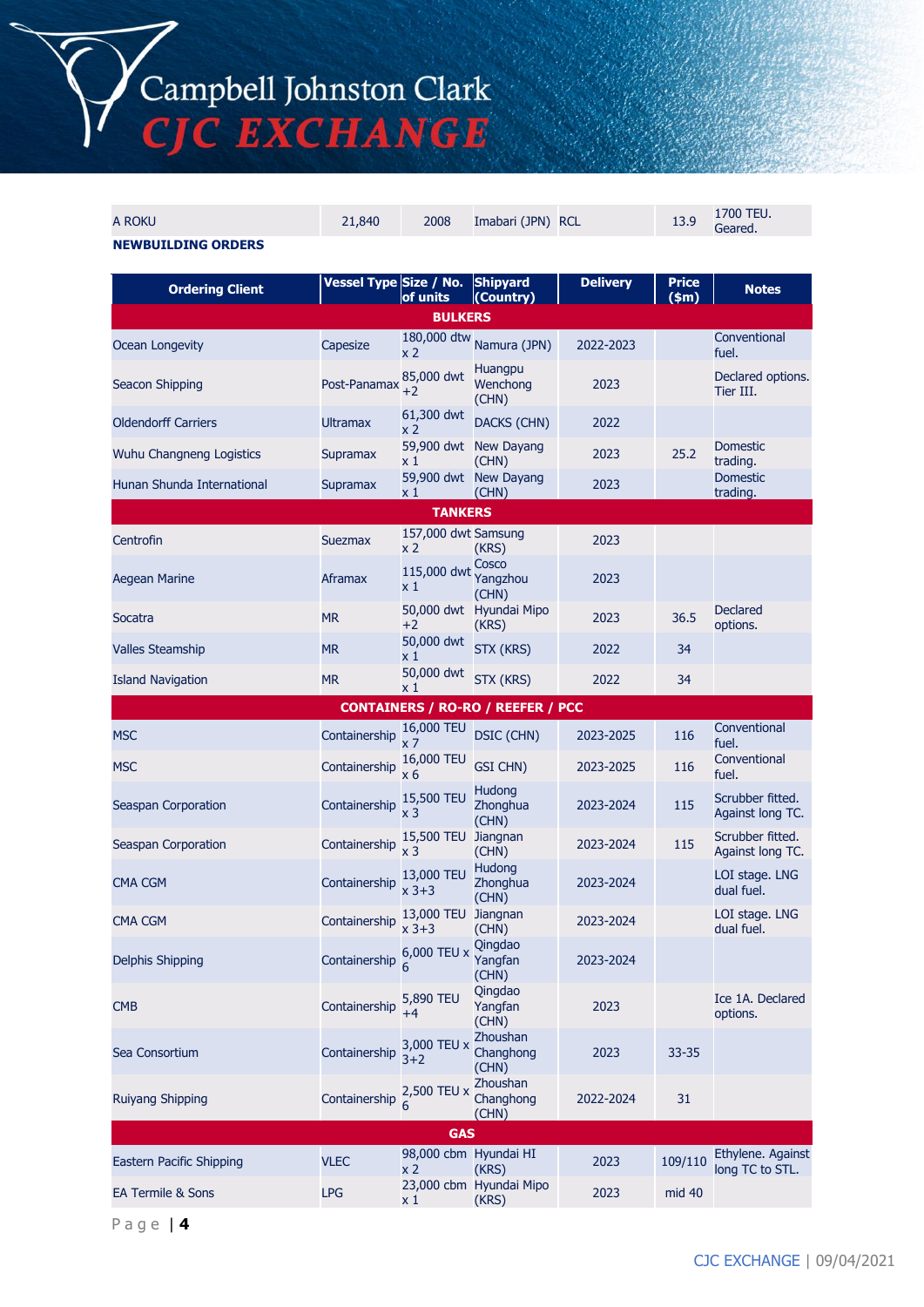#### **Recycling Activity**

| <b>Vessel Name</b>         | <b>BUILT</b>             | <b>DWT</b>    | <b>LWT</b> | <b>Delivery</b>  | <b>Price</b><br>$(*)$ lwt) | <b>Notes</b>                         |  |
|----------------------------|--------------------------|---------------|------------|------------------|----------------------------|--------------------------------------|--|
| <b>VLCC</b>                |                          |               |            |                  |                            |                                      |  |
| <b>DARIN STAR</b>          | 1994 /<br><b>Denmark</b> | 299,700       | 40,970     | as-is Maylaysia  | 445                        | last weeks sale /<br>not Gas Free    |  |
| <b>FPSO</b>                |                          |               |            |                  |                            |                                      |  |
| <b>TANTAWAN FPSO</b>       | 1976 /<br>Germany        | 136,960       | 21,300     | <b>Turkey</b>    |                            | old sale                             |  |
| <b>FPSO LAYANG</b>         | 1989 / Japan             | 68,139        | 14,315     | as-is Dubai      |                            | old sale                             |  |
| <b>FSO</b>                 |                          |               |            |                  |                            |                                      |  |
| <b>DAMPIER SPIRIT</b>      | 1988 / Korea             | 106,668       | 15,541     | <b>Turkey</b>    |                            | old sale                             |  |
| <b>AFRAMAX</b>             |                          |               |            |                  |                            |                                      |  |
| <b>SC OCEAN LI</b>         | 1999 / Korea             | 105,051       | 17,024     | as-is Batam      | 485                        | last weeks sale                      |  |
|                            |                          | <b>TANKER</b> |            |                  |                            |                                      |  |
| MASS <sub>1</sub>          | 1999 / Japan             | 47,172        | 9,300      | Pakistan         |                            | <b>Gas Free</b>                      |  |
| <b>NILZA</b>               | 1981 / Brazil            | 17,999        | 5,898      | as-is Brazil     | 341                        | old sale                             |  |
| <b>NARA</b>                | 1982 / Brazil            | 17,859        | 5,985      | as-is Brazil     | 337                        | old sale                             |  |
| <b>CHEMICAL TANKER</b>     |                          |               |            |                  |                            |                                      |  |
| <b>LARIS</b>               | 1996 / Italy             | 13,843        | 5,678      | India            | 847                        | Large gty of St-<br>St / old sale    |  |
| <b>ELEGANT</b>             | 1996 / Japan             | 10,329        | 3,292      | as-is Kor Fakkan | 645                        | Incl 300 tons of<br>St-St / old sale |  |
| <b>VEHICLE / PASSENGER</b> |                          |               |            |                  |                            |                                      |  |
| <b>STARRY METROPOLIS</b>   | 1976 /<br><b>Finland</b> | 2,402         | 9,250      | as-is Hong Kong  |                            | old sale                             |  |

#### **Recycling Prices (US\$/LWT)**

|                                | <b>Bangladesh Pakistan</b> |         | India   | <b>Turkey</b> |
|--------------------------------|----------------------------|---------|---------|---------------|
| Tank/Cont/Ro-Ro/Capes/LPG/PCC  | 490/510                    | 470/485 | 470/480 | 260/270       |
| Dry Cargo/Bulk/Tween/Gen Cargo | 480/490                    | 460/470 | 460/470 | 250/260       |

**Newbuild and Second Hand Values** (\$ million)

|                            |                |       | Newbuild 5 Year Old 10 Year Old |
|----------------------------|----------------|-------|---------------------------------|
| <b>Tankers</b>             |                |       |                                 |
| <b>VLCC</b>                | 92             | 69    | 46.5                            |
| <b>SUEZMAX</b>             | 63             | 46    | 30.5                            |
| <b>AFRAMAX</b>             | 50             | 37    | 23.5                            |
| <b>MR</b>                  | 36.5           | 27.5  | 18                              |
| <b>Bulkers</b>             |                |       |                                 |
| <b>CAPESIZE</b>            | $52^{\wedge}$  | 35    | 28                              |
| <b>KAMSARMAX / PANAMAX</b> | $30k^{\wedge}$ | 27.5k | 20k / 18p                       |
| ULTRAMAX / SUPRAMAX        | $27u^{\wedge}$ | 23u   | 15s                             |
| <b>HANDYSIZE</b>           | $24.5^{\circ}$ | 19    | 13                              |

| <b>Indices</b> |                        |  |  |  |
|----------------|------------------------|--|--|--|
|                | C.O.B<br><b>Friday</b> |  |  |  |
| <b>BDI</b>     | 2085                   |  |  |  |
| \$/Yen         | 109.69                 |  |  |  |
| <b>VLCC</b>    |                        |  |  |  |
| <b>AG/East</b> | 29                     |  |  |  |
| TD3 (WS)       |                        |  |  |  |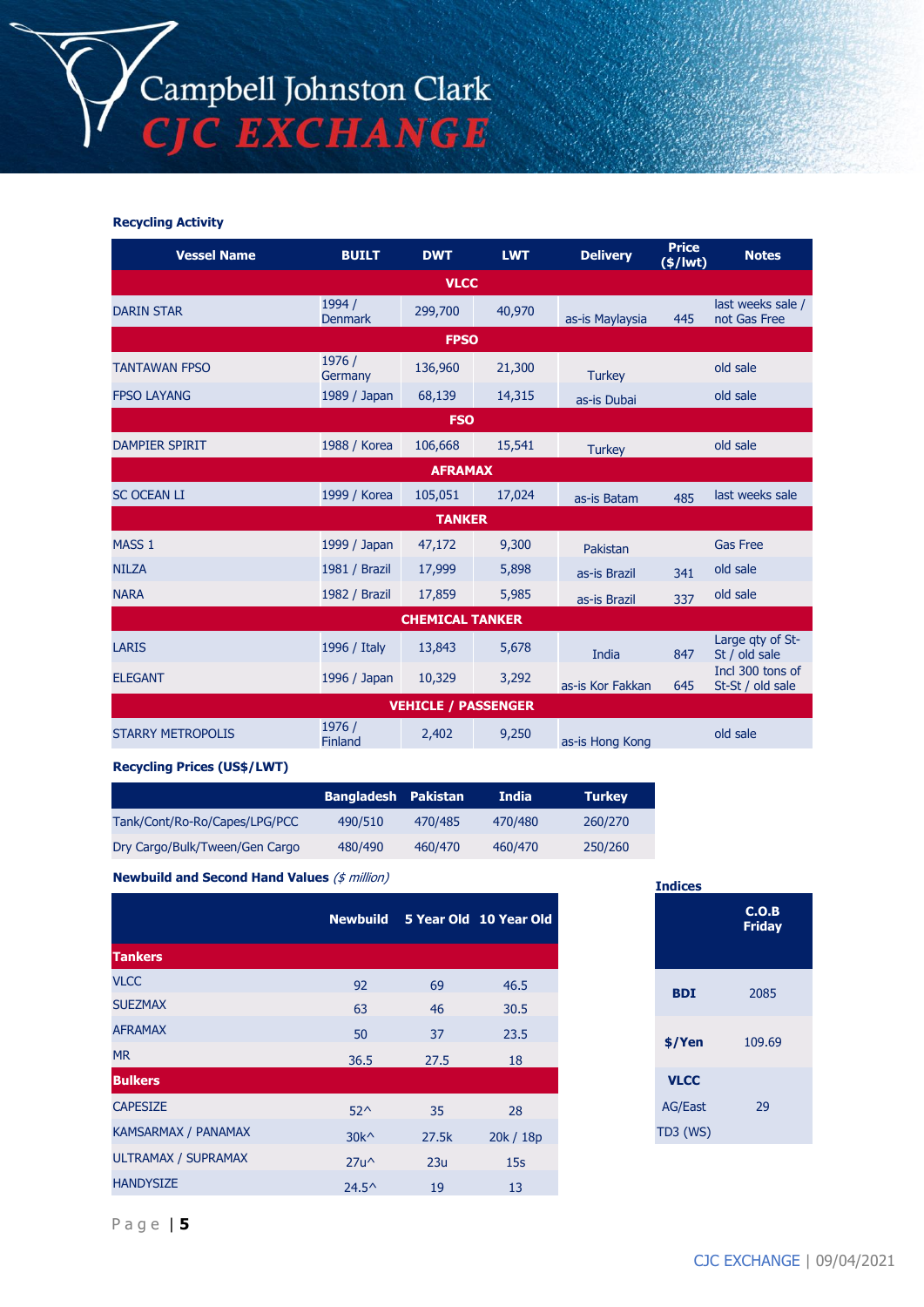

#### ^=Chinese price (otherwise based upon Japanese / Korean country of build)

*This report has been produced for general information and is not a replacement for specific advice. While the market information is believed to be reasonably accurate, it is by its nature subject to limited audits and validations. No responsibility can be accepted for any errors or any consequences arising therefrom. No part of the report may be reproduced or circulated without our prior written approval. © E.A. Gibson Shipbrokers Ltd 2021.*

# CJC Market News



Campbell Johnston Clark (CJC) is a medium-sized international law firm advising on all aspects of the shipping sector, from ship finance to dry shipping and comprehensive casualty handling, and all that happens in between. Today, we Campbell Johnston Clark have offices in London, Newcastle, Singapore and Miami.

## **CVLC Three Carrier Corp and Anor v Arab Maritime Petroleum Transport Company [2021] EWHC 551 (Comm)**



#### **Background**

CVLC Three Carrier Corp and CVLC Four Carrier Corp (the "**Owners**") each entered into a bareboat charter ("**Charterparties**") with Al-Iraqiya Shipping Service and Oil Trading (the "**Charterers**"). Arab Maritime Petroleum Transport Company (AMPTC") (the "**Guarantor**") entered into associated guarantees ("**Guarantees**"), guaranteeing the Charterer's performance under the bareboat charters. While it was suggested that the Guarantor and the Charterer

were associated companies, this did not need to be conclusively determined for the purposes of this dispute.

The guarantees provided in essence that in consideration of the Owners entering into the charters with the Charterer, the Guarantor "*irrevocably, absolutely and unconditionally*" guaranteed due and punctual payment of hire, as well as the Charterer's other obligations under the charters. In the event that the Charterer defaulted on its hire obligations, the Owners could call upon the guarantees and demand immediate payment by the Guarantor of the outstanding hire. The guarantees described the Guarantor as "primary obligor".

The Owners subsequently terminated the charters, alleging breach by the Charterer. They commenced separate arbitrations against the Charterer and the Guarantor. They then also arrested a vessel owned by the Guarantor as security for their guarantee claims.

In an expedited application to the sole arbitrator, the Guarantor sought a declaration that it was an implied term of the guarantees that the Owners would not seek additional security in respect of the matters covered by the guarantees. The Arbitrator noted that the guarantees did not expressly provide for additional security. However, he concluded that there was an implied term as proposed by the Guarantor and that the Owners were in breach of it and liable to the Guarantor for damages.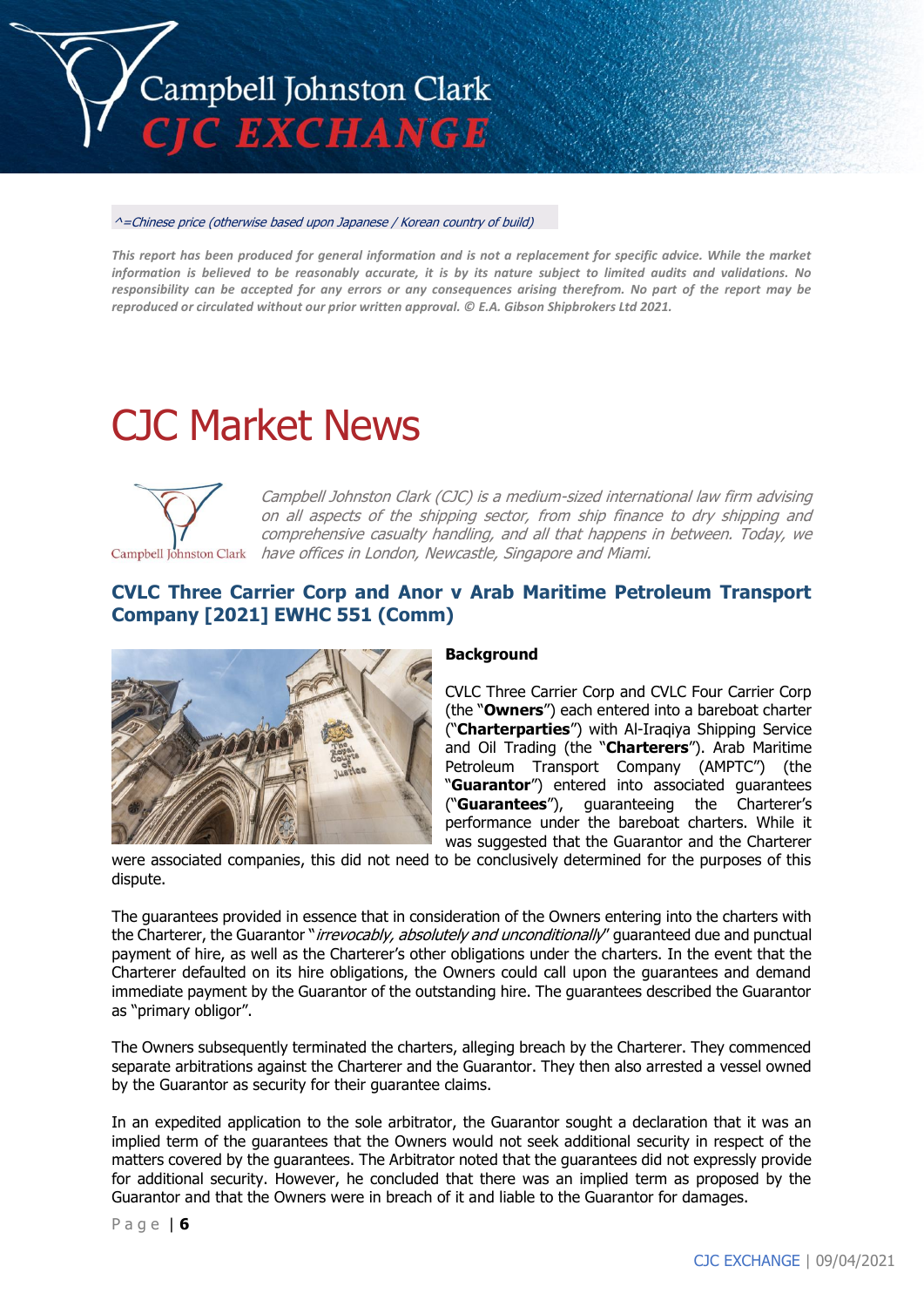

The Arbitrator's reasoning was that liability under the guarantees could only be triggered if it had been established that the Charterer had failed properly to perform the charters. Further, while the Guarantor was potentially liable as primary obligor and not only as a surety, the guarantees were given in consideration of the Owners entering into the charters. Therefore, it could be inferred that the guarantees must have been considered adequate security at the time the charters were concluded, otherwise they would not have been concluded.

The Guarantor appealed.

#### **The judgment**

Mrs Justice Cockerill DBE allowed Owners' appeal and held that the Arbitrator's decision was wrong in law.

The Judge first dismissed the Guarantor's procedural argument that permission to appeal was wrongly granted. The Judge held that there would need to be highly unusual circumstances before the trial judge would second-guess the wisdom of the judge granting permission to appeal, even when (as, unusually, in this case) the same judge had considered the appeal at both the permission stage and the appeal hearing.

The Judge went on to review the merits of the appeal. She held that the legal hurdle for implying a term in English law is a high one and was not met in this case. The Court's reasoning centred on the following points:

- 1. The term implied by the Arbitrator deprived Owners of their common law remedies. Generally, clear words are required before a Court will conclude that this was the intention of the parties. No such words were to be found in the Guarantees.
- 2. The Arbitrator did not seem to have considered the stringent legal requirements laid down by the authorities for implying a contractual term. This left room to question whether the Arbitrator had the correct test in his mind.
- 3. The Arbitrator had found that the Guarantees themselves were adequate security. However, this begged the question: security for what? The Judge held that:
- a) The Guarantees acted as security for the obligations of the charterer under each of the Charterparties, not those of the Guarantor under the Guarantees.
- b) The Guarantees constituted a separate and distinct contractual relationship.
- c) In English law, a cause of action against a guarantor under a "see to it" guarantee (which is the usual form of guarantee securing performance under a charterparty) arises as soon as the debtor is in default. It is at that point of alleged breach by the debtor that the beneficiary may call on the guarantee and, if the guarantor does not respond, seek security against the guarantor for the breach by the guarantor of the terms of the guarantee themselves.

#### **Key take-aways**

Challenges to arbitral awards on questions of law rarely succeed in the English courts. The recent case of CVLC3 & CVLC4 v AMPTC2 is, therefore, unusual. Importantly, the Court clarified the position in relation to the two-step appeal process under section 69 of the Arbitration Act 1996. The Court's decision narrowed the scope for parties to argue points in the substantive appeal that were dismissed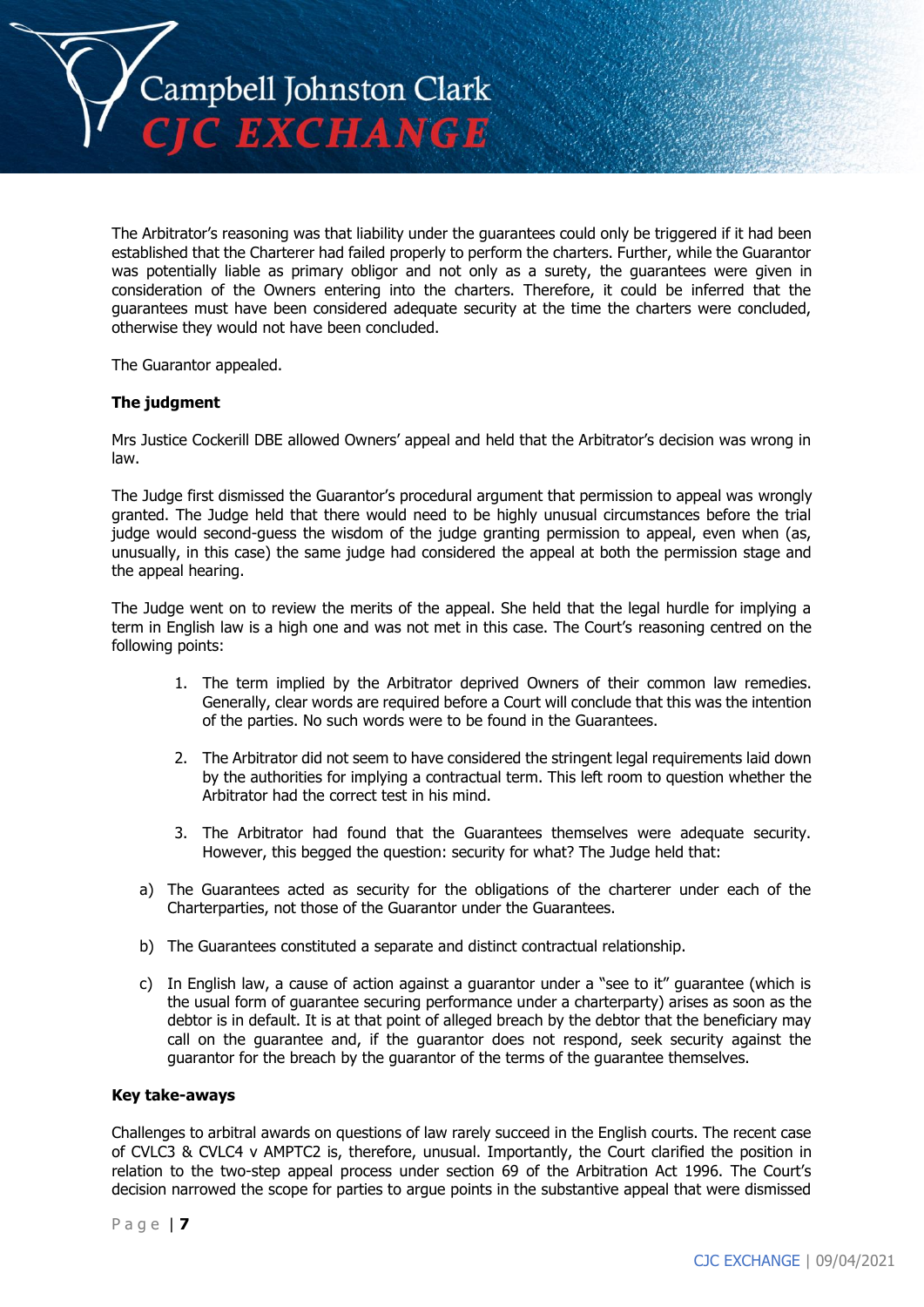

at the permission to appeal stage under section 69, emphasising the importance of the streamlined two-step process and noting that "*highly unusual circumstances*" would be required to revisit such issues once permission to appeal had been granted. Notably, the Court not only granted the appeal under section 69 of the Act, finding that the arbitrator's decision was incorrect, but it also refused to remit the matter back to the arbitrator to reconsider the issue on the facts.

## **Suez Canal Authority to seek private settlement with owner of Ever Given**



The Authority is seeking approximately \$1bn in compensation for the grounding of the 20,388-teu containership Ever Given on March 23rd which had closed the Suez Canal for six days.

The SCA's managing director, Osama Rabie, said that they were in talks with shipowner Shoei Kisen Kaisha to come to a settlement of the claims without resorting to legal process. The shipowners have declared general average and their third-party liability insurance is with UK P&I Club.

Shoei, through its subsidiaries Luster Maritime and Higaki Sangyo, has also begun limitation of liability proceedings in the Hight Court in London and names the vessel's charterers, Evergreen Marine, and other interests as potential claimants to the action.

Salvage assistance in the Suez Canal is known to be costly and is expected to form some of the costliest elements of the Ever Given claims. The declaration of general average will therefore be welcome news for the shipowner's hull and machinery insurers as the salvage bill will now be shared with cargo insurers.

The UK Club has yet to notify the International Group of P&I Clubs of a claims reserve figure, in relation to its pooled claim system for claims over \$10m, though members of the IG hope the figure can be kept below \$100m. Pooled claims above this figure will affect the IG's reinsurance cover and may have implications on P&I rates in the future.



# **Carnival Corp Reports a Loss of \$2bn in the First Quarter**

The New-York listed Carnival Corp is starting the new financial year with losses of US\$ 2 billion in the first quarter. This compares with a US\$ 150m profit experienced by the Miami-based cruise-line operator for the same quarter last year. The reported financial deficits suffered by Carnival Corp as a result of the COVID-19 pandemic now total a huge figure of US\$ 12 billion.

Currently owner of 87 ships, Carnival Corp is the leader

in the cruise-line industry but has been forced to virtually shut down due to the ongoing pandemic. Since March 2020 and in an attempt to stay afloat, Carnival Corp has raised \$23.6bn in cash through transactions that include borrowing \$1.5bn in export credit, issuing \$3.5bn of unsecured debt and offering \$1bn in stock.